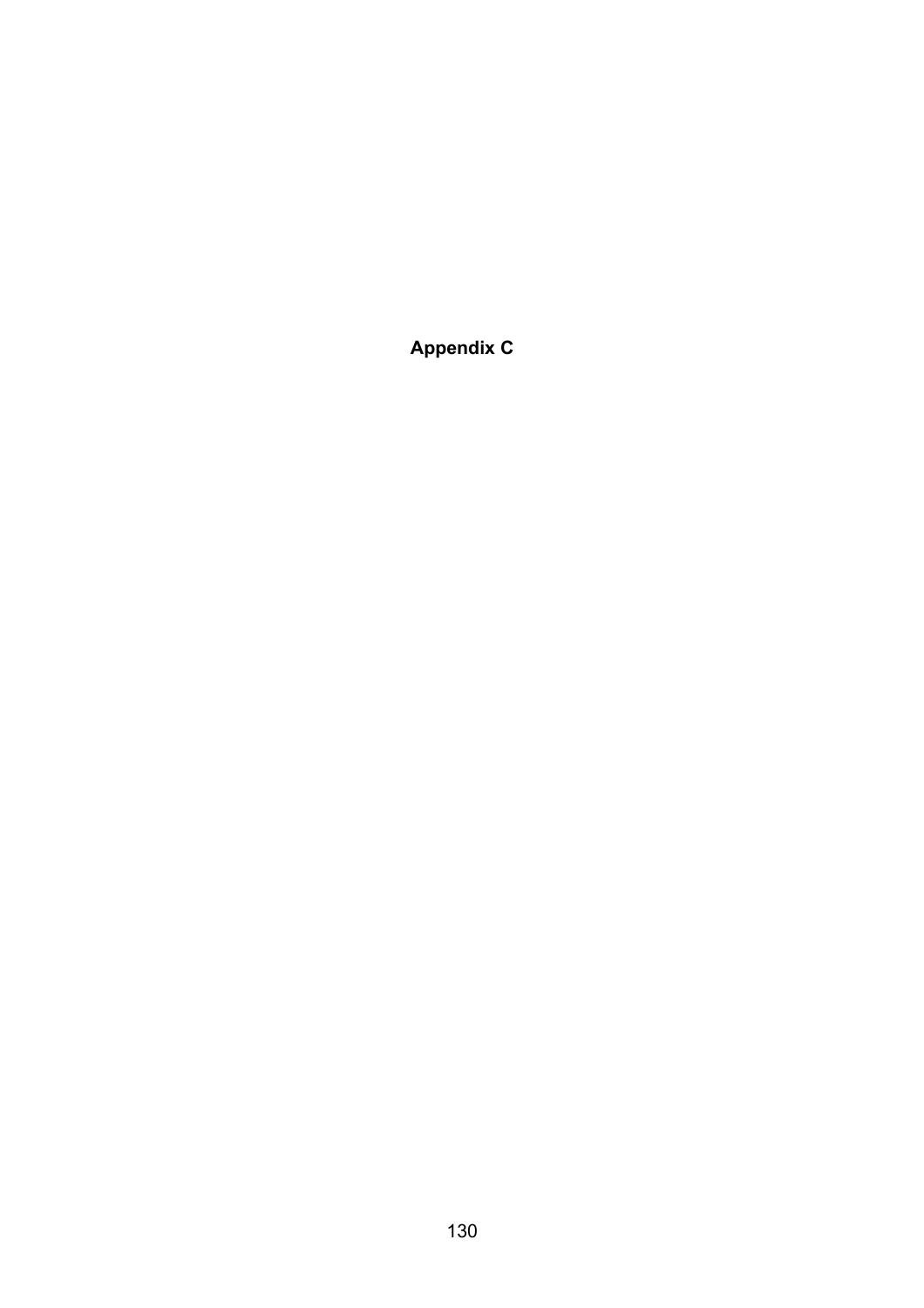### **Copy of the initial letter requesting expressions of interest.**

Dear

## **Positively influencing the growth of Wellingborough – invitation to attend a stakeholder workshop** – **23rd, 24th and 25th May 2006**

I would like to invite you to express an interest in attending a stakeholder workshop on Tuesday 23<sup>rd</sup>, Wednesday 24<sup>th</sup> and Thursday 25<sup>th</sup> of May 2006 being hosted by the Borough Council of Wellingborough with support from Bee Bee Developments Limited and Bovis Homes. The workshop will be held at the Hind Hotel, Wellingborough and run by Jon Cooper & Tom Medcalf of independent facilitators Urban Design and Mediation.

The workshop will consider the planned expansion of Wellingborough, looking both at the town as a whole and specifically at the proposed growth areas to the north and east. The results of the workshop will inform the plans that are being prepared for the growth of Wellingborough. The results will be published and each attendee will be sent a copy. However, the number of attendees is limited for the 3-Day event in order to provide a focused and manageable group of local stakeholders that can inform the growth of Wellingborough. The number is limited to 40 attendees and will be finalised on a first come first served basis taking into account the need to provide a cross representation from non-professionals. Those expressing an interest, but failing to be included, will be alerted to 2 public exhibitions - one prior to the workshop and the other post-workshop - when broader views can be expressed and recorded.

The 3-Day workshop will be a collaborative event where local people, councillors, council officers, the prospective developers and other organisations with a stake and interest in how Wellingborough might be developed are invited to work together to guide the future development of the town and to positively influence its expansion.

You will already be aware that the final Milton Keynes and South Midlands Sub-Regional Strategy identifies the need for 12,800 new homes in Wellingborough by 2021, and indicates that we should have regard to the possible need for a further 28,000 homes in North Northamptonshire between 2021 and 2031. The published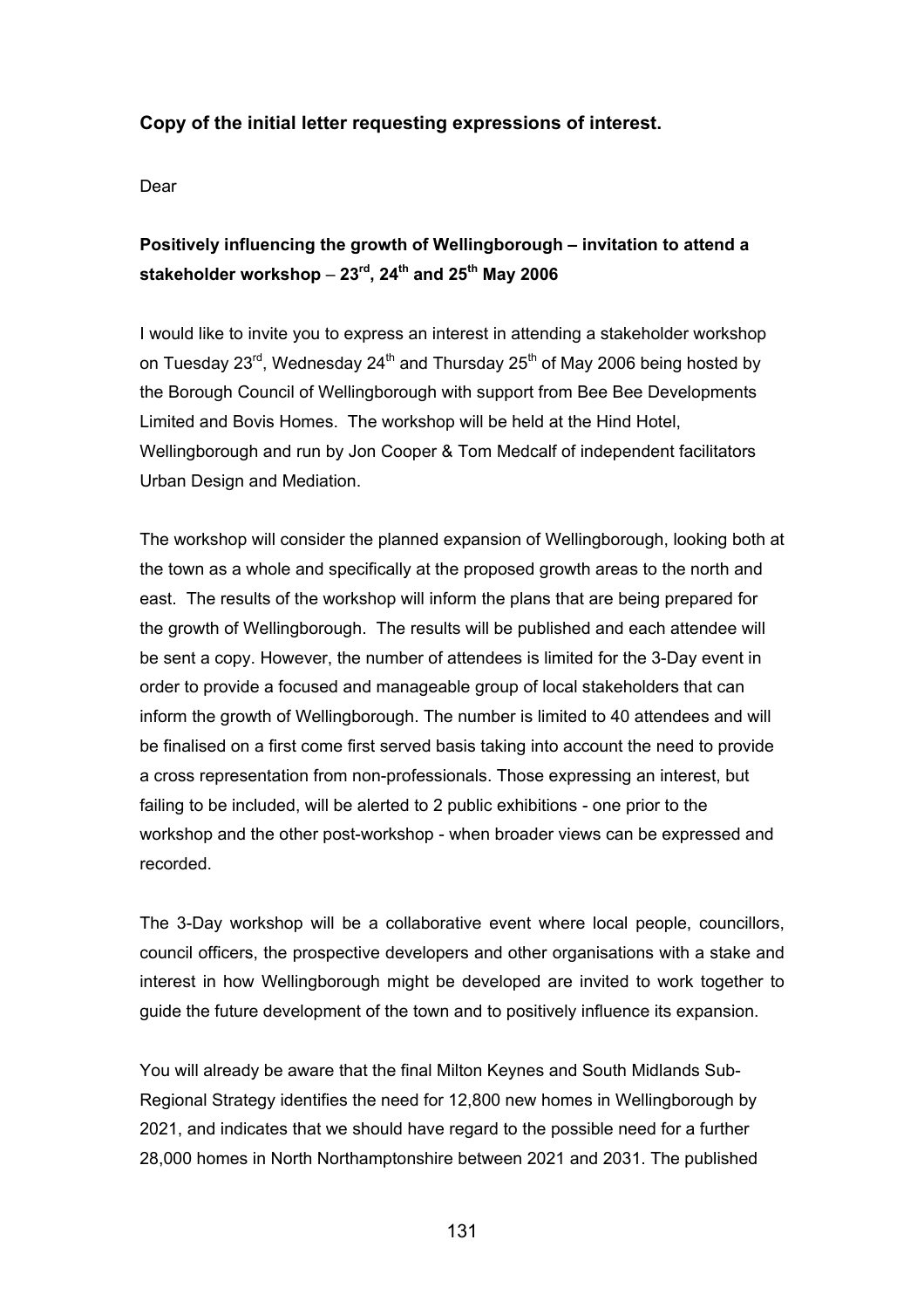North Northamptonshire Joint Planning Unit's paper *Preferred Options for North Northamptonshire* indicates that the preferred options for growth at Wellingborough are to the north and east of the town. This is the agreed context.

The aim of the workshop is to consider the plans further and for us all to understand how the town can grow sustainably, consider the particular opportunities and potential presented by the northern and eastern areas, and to achieve a consensus on the key aspects we would like to see in plans for the development of these two urban extensions.

To give you an idea of the scope of the workshop it will start at 9.30am and run to 4.45pm each day and there will be a requirement to do site visits on foot and by coach. The second and third days will continue to develop the work of the first day so attendance on each day would be desirable, although not mandatory. Lunch and afternoon tea will be provided. We will send a detailed programme and joining instructions to those who have been selected in a second letter.

Attendance is by invitation only and I remind you that there are restrictions on the total number of attendees. Attendees will be selected on a first reply basis, so can I ask that you reply as soon as possible as we cannot guarantee attendance for late responses. The deadline for receipt of acceptances is Thursday  $27<sup>th</sup>$  April 2006.

Please complete the attached response form and return to Jennifer Bell who is coordinating the event.

I look forward to meeting you at the event.

Yours sincerely

James Wilson Corporate Manager Sustainable Development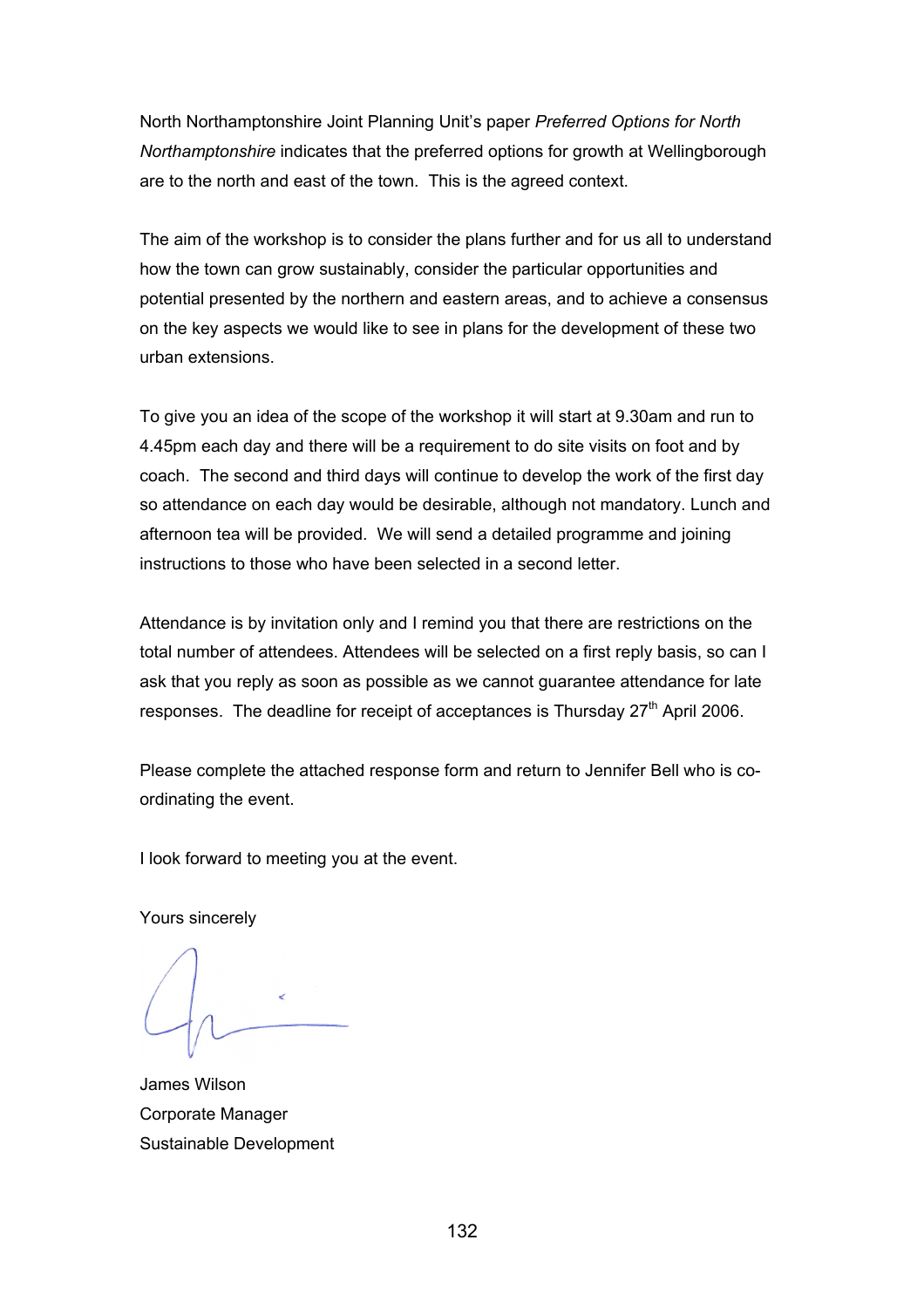### **Copy of the follow up invitation letter to selected attendees.**

**Positively influencing the growth of Wellingborough – a stakeholder workshop** – **23rd, 24th and 25th May 2006. To be held at the Hind Hotel, Wellingborough.**

Dear………….

Thank you for your expression of interest in attending the May 2006 Stakeholder Workshop. We have had an extremely good response to the original request for indications of interest and on behalf of the Borough Council of Wellingborough, Bee Bee Developments and Bovis Homes I would like to ask you to attend the event as one of the 40 participant stakeholders.

The remaining part of this letter is a brief note to introduce the facilitators, outline the aims of the workshops and provide a detail programme for the event. In order to get the most out of the workshop we would like you to attend all three days if possible.

Dr Jon Cooper and Dr Tom Medcalf will run the workshop. They are the Directors of independent facilitators Urban Design & Mediation (UD+M). Both Jon and Tom carry out extensive urban design workshops and training for communities, local authorities and private developers and have recently run a number of similar workshops in and around the Northamptonshire area. As an additional expertise they also teach and research urban design at Oxford Brookes University.

The workshop will ask you to consider the planned expansion of Wellingborough, looking both at the town as a whole and specifically at the proposed growth areas to the north and east. The results of the workshop will inform the planning policies and development plans that are being prepared for the growth of Wellingborough. Specifically the workshop will examine the role that Wellingborough should have within North Northamptonshire by 2021 and the actions that will need to be taken to achieve that role.

The objective is to help identify common ground on a selected number of key issues concerning the development of the town:

- 1. Identifying Wellingborough's current role.
- 2. Specifying the role it should have by 2021.
- 3. Indicating key actions needed to deliver the desired role in terms of:
	- identifying existing character;
	- separation and/or integration of the town with its neighbouring communities;
	- movement & connections in terms of national, regional and local context;
	- the location of activities.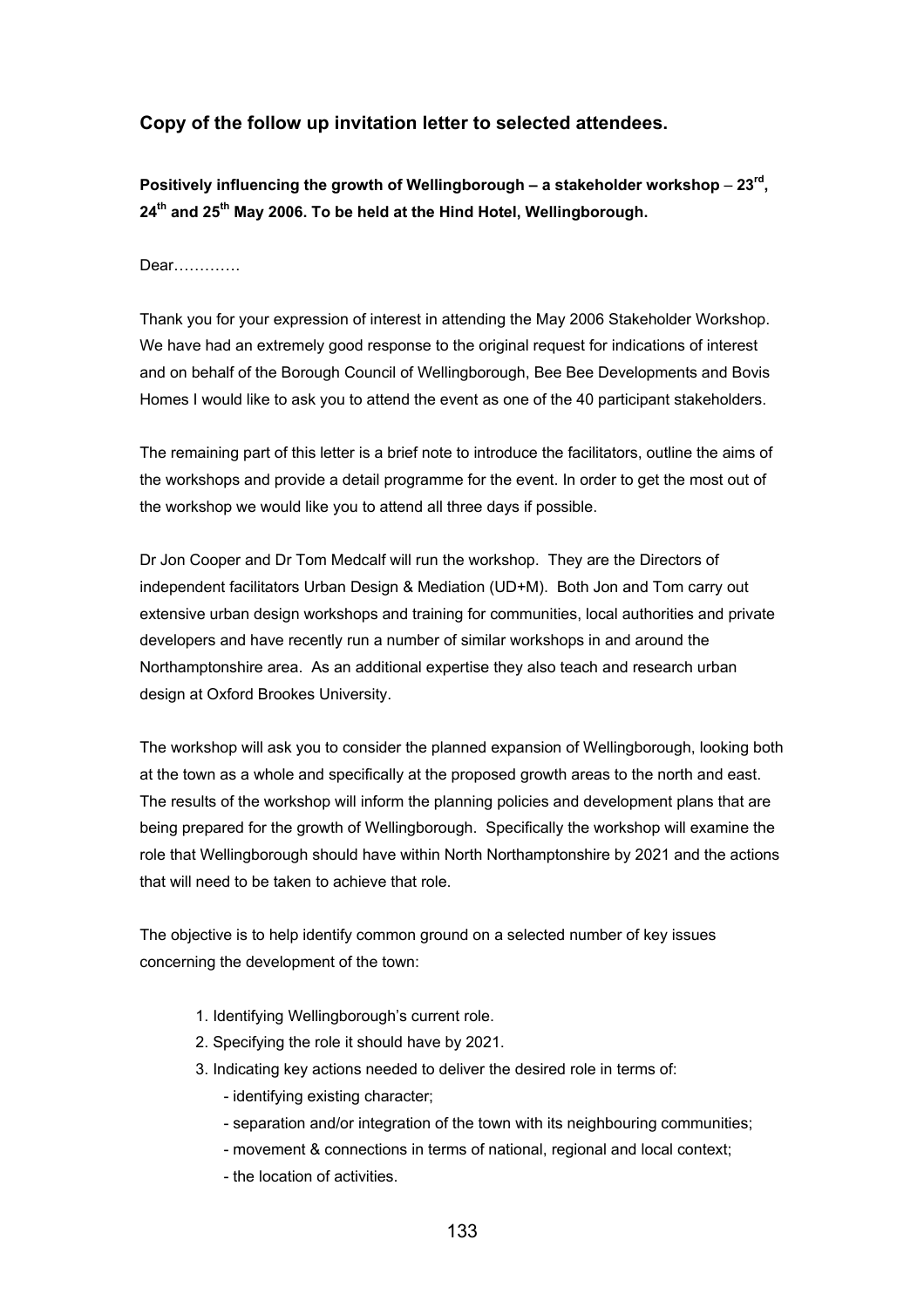The method used is to bring together in a workshop event representatives of the main interested parties - local people, developers, councillors, land owners and council officers and get them to work together to identify an agreed way(s) forward.

The workshop is set up to operate in a group-based format. All participants will be asked to work as part of small groups with other people with different skills and expertise. In this way it is hoped to break down some of the barriers that often exist between various parties and develop some common agreements.

On Day 1 we will consider the current role of Wellingborough as a whole within the North Northamptonshire sub-region and then we will consider what its role should be in 2021. In dealing with the Town and its surroundings we are all going to have to work within of a number of parameters - we cannot treat the area simply as a blank sheet. These initial parameters will be explained at the beginning of the workshop and may well, at the end of the workshop, have to be refined and and/or revised depending on the outcomes from the workshop exercises.

Having set the town-scale scene in terms of Wellingborough's current role and in 2021 on Day 1, we will look specifically at how development to the east of Wellingborough might contribute to the delivery of that role change throughout Day 2. We will look at how development to the north of Wellingborough could contribute on Day 3. We would remind you that on Day 2 and 3 we will leave the venue for a brief coach trip to the east and north areas.

You will find enclosed a detail programme for the three days. Throughout each day we will be comparing the work of each group, recording points of agreement, listing issues that arise and making note of actions that might need to be taken. On completion of the workshops the results will be summarised and passed on to all participants.

The venue for the workshops is the Hind Hotel – please find attached directions.

The format for the workshops will be based on us all "having a go" working with other interested people to produce something useful for the growth of Wellingborough.

I look forward to meeting you on the  $23^{\text{rd}}$ May 2006.

Yours sincerely

James Wilson Corporate Manager Sustainable Development